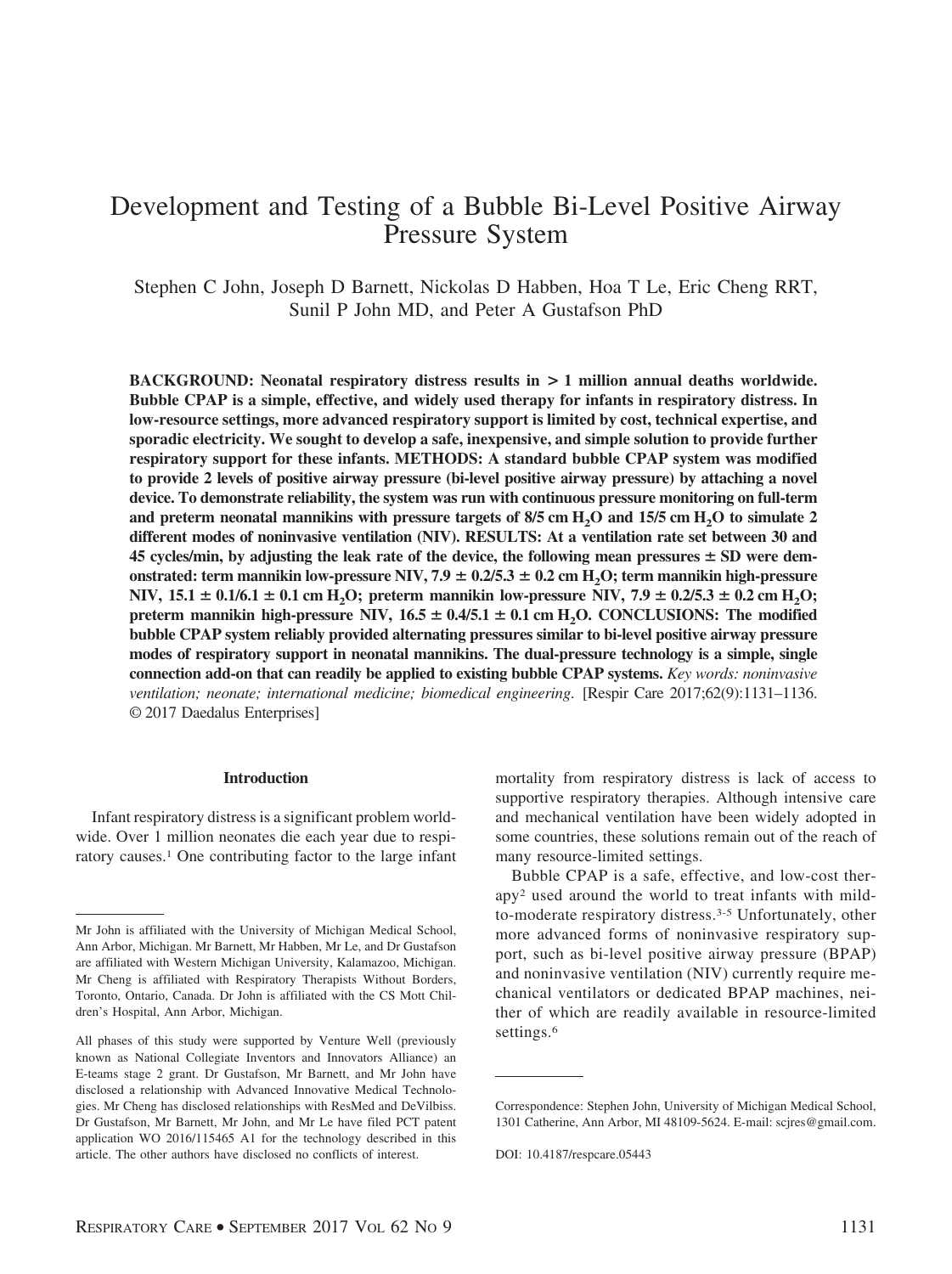

Fig. 1. Bi-level device function diagram with corresponding pressure output. Courtesy Advanced Innovative Medical Technologies.

We developed a device that delivers pressure-limited time-cycled ventilation while maintaining the low cost and simplicity of bubble CPAP. Our hypothesis was that this dual-pressure technology could reliably deliver pressures

# SEE THE RELATED EDITORIAL ON PAGE 1226

similar to conventional NIV and BPAP therapies. To test this hypothesis, we utilized a modified bubble CPAP circuit, which was attached to intubated preterm and fullterm infant mannikins.

### **Methods**

The device incorporates 2 openings for the release of pressure at 2 separate levels on a submerged bubble CPAP pipe. A basket and its attached sleeve cyclically move vertically on the pipe, which causes the sleeve to alternately occlude the proximal and distal openings (Fig. 1). This single moving part is powered by the exhaust bubbles of bubble CPAP and thus requires no electrical power. The buoyant force of the bubbles moves the device upward. At the upper position, the device occludes the holes so that no further bubbles emerge. Also, at the upper position, the device vents the bubbles, and the float loses buoyancy. This causes the device to sink back to the lower position, and the cycle repeats itself. The clinician is able to select the upper and lower pressures by adjusting the depth of the

# **QUICK LOOK**

### **Current knowledge**

Bubble CPAP is an established therapy for infants with respiratory distress. Although bubble CPAP is effective for many infants, those with moderately severe respiratory distress may require additional respiratory support, which is unavailable in many resource-limited settings.

# **What this paper contributes to our knowledge**

We describe infant mannikin testing of a novel, lowcost, low-tech device, which modifies bubble CPAP to provide 2 alternating levels of pressure similar to pressurelimited time-cycled mechanical ventilation. The system was capable of simulating bi-level airway pressure in term and preterm infant mannikin models.

distal and proximal holes under water. With the current iteration of the device, the time at the higher pressure is fixed, whereas the time at the lower pressure can be varied by adjusting the total cycle time (effectively adjusting the rate). The total cycle time is set by adjusting an in-line needle valve, which adjusts the air flow to the device. This air flow determines the amount of time required to complete one low-to-high-pressure cycle. In this way, the number of breaths/min can also be adjusted.

The basket and cylinder were fabricated using an Objet500 Connex3 (Stratasys, Eden Prairie, Minnesota) 3D printer and Vero rigid opaque material. Clear PVC one quarter-inch schedule 80 pipe was used with an inner diameter of 6.35 mm and outer diameter of 13.7 mm. Weights for the device were created from 30-mm diameter stainless steel bar stock. Number 10 O-rings (Danco, Irving, Texas) were used for the lower stop material and to hold the weight onto the inverted basket. A Legris 6.35-mm flow regulator was utilized for the inline valve.

A schematic diagram of the experimental setup is shown in Figure 2. The respiratory circuit with the dual-pressure device connected to an infant mannikin is shown in Figure 3. A full-term infant mannikin (SimNewB, Laerdal, Wappingers Falls, New York) was intubated with a 3.5-cm double-lumen endotracheal tube, and a preterm neonatal mannikin (Premature Anne, Laerdal, Wappingers Falls, New York) was intubated with a 2.5-cm double lumen endotracheal tube. The mannikins were intubated to create a leak-free system in which proximal airway pressure was continuously measured. The expiratory limb of a conventional bubble CPAP system was connected to the dualpressure device.

The system was run in a mode similar to BPAP with a high pressure target of  $8 \text{ cm H}_2\text{O}$  and a low pressure target of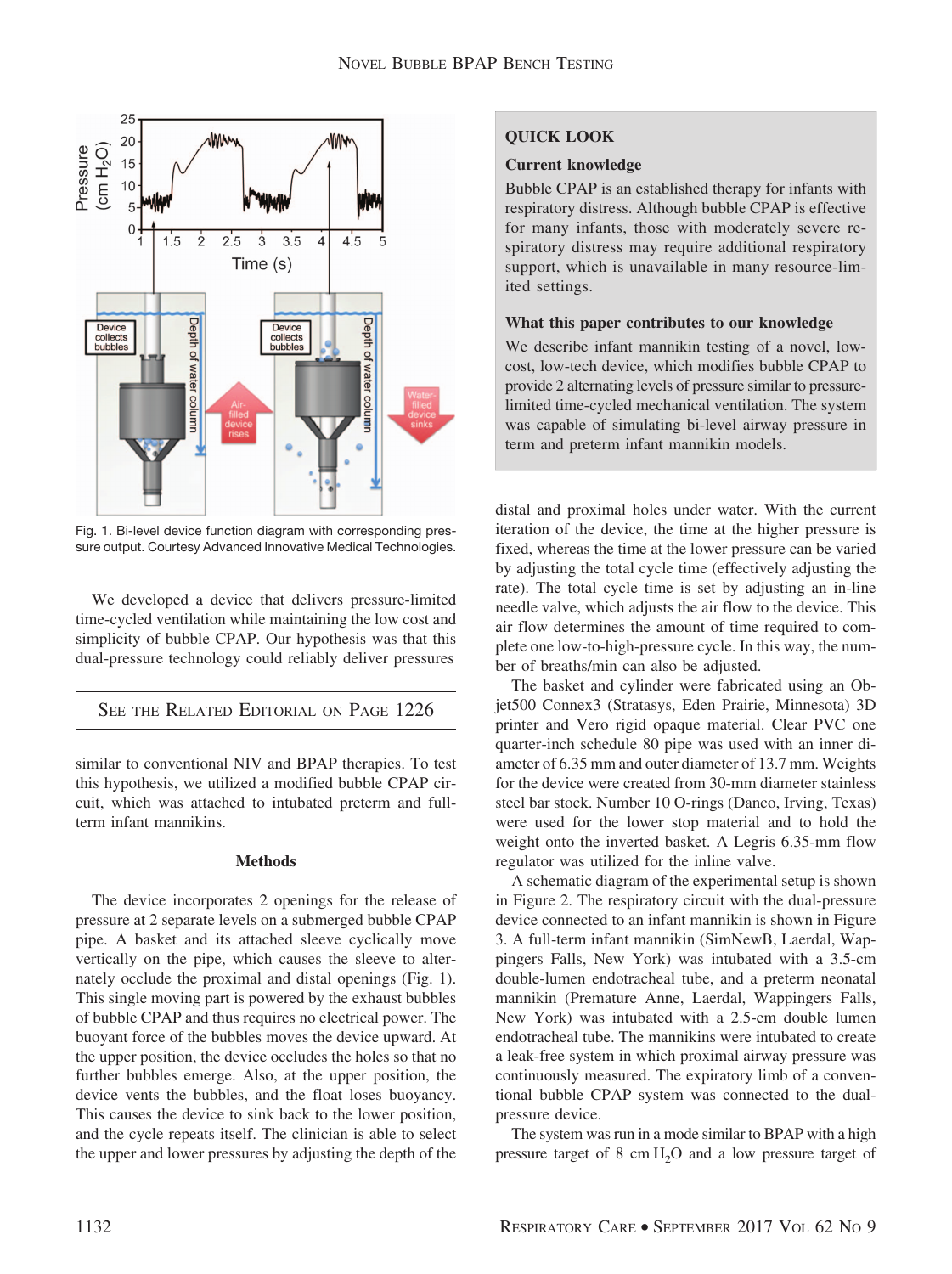

Fig. 2. Schematic diagram of experimental setup.



Fig. 3. Preterm neonatal mannikin (Premature Anne, Laerdal) connected to bi-level device.

 $5 \text{ cm H}_{2}$ O pressure targets for approximately 48 h on each mannikin. The system was subsequently run in a mode similar to NIV with a high-pressure target of  $15 \text{ cm H}_2\text{O}$  and a low-pressure target of 5 cm  $H_2O$  for approximately 5 h on each mannikin. In each case, the pressure levels were set by the submerged depth of the exhaust holes. The device was housed in a lidless transparent glass container, filled with distilled water. This complete sequence of BPAP mode and NIV mode testing was conducted with both the full-term and preterm mannikins.

The air source was laboratory compressed room air piped from a centrally located industrial air compressor and humidifier. Flexible 9.525-mm nylon tubing connected the air source to a medical grade flow meter (model 1MFA, Precision Medical, Northampton, Pennsylvania) and was subsequently plumbed into the PVC pipe and the device through 6.35-mm nylon tubing. Pressure was monitored and recorded using a pressure transducer (Honeywell 162PC01D) into a data acquisition module (NI USB-6009 DAQ) connected to a computer running LabVIEW 7.1 (National Instruments Corp, Austin, Texas). The sampling rate was 200 Hz. All data were post-processed using Octave 4.0.1 (octave.org).

Custom code was utilized within Octave to compute the mathematical mean of pressures over each cycle, based on recorded high and low levels of pressure. This would correspond to the mean airway pressure if the device were in clinical use.

#### **Results**

All numeric results listed below are reported as  $mean \pm SD$ . Before mannikin testing, device reliability was tested by attaching the BPAP device to the expiratory limb of a bubble CPAP circuit connected to a continuous source of air pressure. With the high pressure set to 8 cm  $H_2O$  and low pressure to 6 cm  $H_2O$ , the device cycled continuously between high and low pressures for 1 month without interruption.

The BPAP device was then tested by connecting the circuit to intubated preterm and full-term infant mannikins and continuously recording the pressure in the circuit. The preterm mannikin was tested for 48 h in a low-pressure cycling mode with target pressures (similar to ventilator BPAP) of 8/5 cm H<sub>2</sub>O. The pressure cycled between  $7.9 \pm 0.2$  and  $5.3 \pm 0.2$  cm H<sub>2</sub>O with  $41 \pm 1.6$  cycles/min. The full-term mannikin was tested with target pressures of  $8/5$  cm  $H<sub>2</sub>O$  in the same way for 48 h. The pressure cycled between  $7.9 \pm 0.2$ and  $5.3 \pm 0.2$  cm H<sub>2</sub>O with  $42.5 \pm 1.8$  cycles/min.

Figure 4 depicts a graphic summary of the high pressure, low pressure, and mean airway pressure over time to the preterm mannikin. In this figure, a histogram which details the distribution of the measured values is also provided to the right of the plot.

The preterm mannikin was tested for 5 h in a highpressure cycling mode, with target pressures (similar to the typical settings used in NIV) of  $15/5$  cm  $H_2O$ . The pressure cycled between  $16.5 \pm 0.4$  and  $5.1 \pm 0.1$  cm H<sub>2</sub>O with  $35.3 \pm 2.5$  cycles/min. Similarly, the full-term mannikin was tested for 5 h with the target pressures of  $15/5$  cm  $H_2O$ . The pressure cycled between  $15.1 \pm 0.10$  and  $6.1 \pm 0.1$  cm  $H_2O$ with  $44.8 \pm 2.6$  cycles/min. Figure 5 provides a summary of pressures delivered over time to the preterm mannikin. Representative pressure waveforms in high- and low-pressure cycling modes during the test period are shown in Figures 6 and 7, respectively.

#### **Discussion**

### **Background**

Bubble CPAP is a simple and low cost mechanism for delivering CPAP. In many low-resource settings, it is the only available treatment for infants in respiratory distress, because treatment with BPAP, NIV, or mechanical ventilation is unaffordable. In these countries, a survival rate of 70% has been recorded with bubble CPAP equipment<sup>7</sup>; the remaining 30% die for lack of additional respiratory support. There is an urgent need for affordable and simpleto-use ventilation technologies.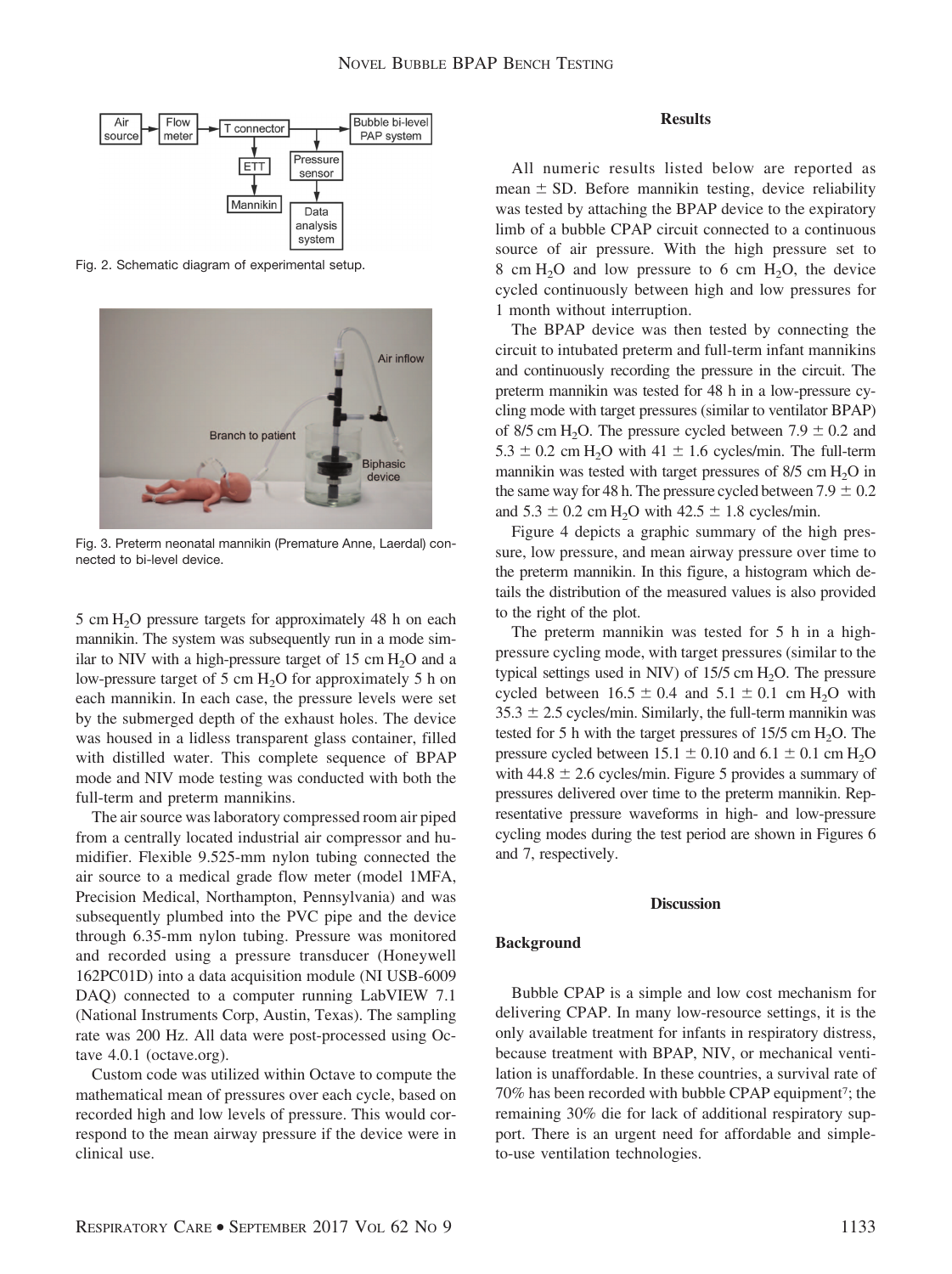

Fig. 4. Preterm mannikin low-pressure cycling: airway pressure over time with histogram showing distribution of the measured values.



Fig. 5. Preterm manikin high-pressure cycling: airway pressure over time with histogram showing distribution of the measured values.

## **Function**

Bubble CPAP allows consistent delivery of one level of pressure as long as a continuous source of compressed air is provided to the circuit. The device under study must deliver 2 levels of pressure with similar reliability. This study demonstrates that 2 levels of airway pressure are consistently delivered using a novel device that modifies bubble CPAP, without interruptions in cycling at the high or low pressure levels. The device was able to match BPAP and NIV pressure targets with an  $SD \leq 10\%$  of the target pressure level. Both upper and lower pressure levels were independently adjustable. The rate of ventilation was also adjustable.

Figures 4 summarizes the high pressure, low pressure, and mean airway pressure in BPAP mode over time in the preterm mannikin. The plot demonstrates that in the low pressure cycling mode, the device was found to provide consistent cycling between the targeted high and low pressures with minimal variation over 60 h. The graph shows that pressure gradually decreased at a rate of approximately  $0.5$  cm  $H<sub>2</sub>O$  over 60 h. This was due to evaporation of water, because the experimental setup was not heated and humidified and did not have a lid or mechanism to prevent evaporation. We measured a comparable decrease in pressure over time in all our tests, which is to be expected, since all were performed in the same environment with the same surface area of water exposed to the environment. In clinical practice, these effects can be greatly reduced by covering the water container and using a small opening to vent air. Figure 5 summarizes the high pressure, low pressure, and mean airway pressure in NIV mode over time in the preterm mannikin.

The pressure waveforms in Figures 6 and 7 show the characteristic high-frequency oscillations caused by bubbling at both high and low pressures. These oscillations may further facilitate gas exchange at the level of the alveoli,<sup>8</sup> providing a benefit that is currently not available with other modes of pressure ventilation.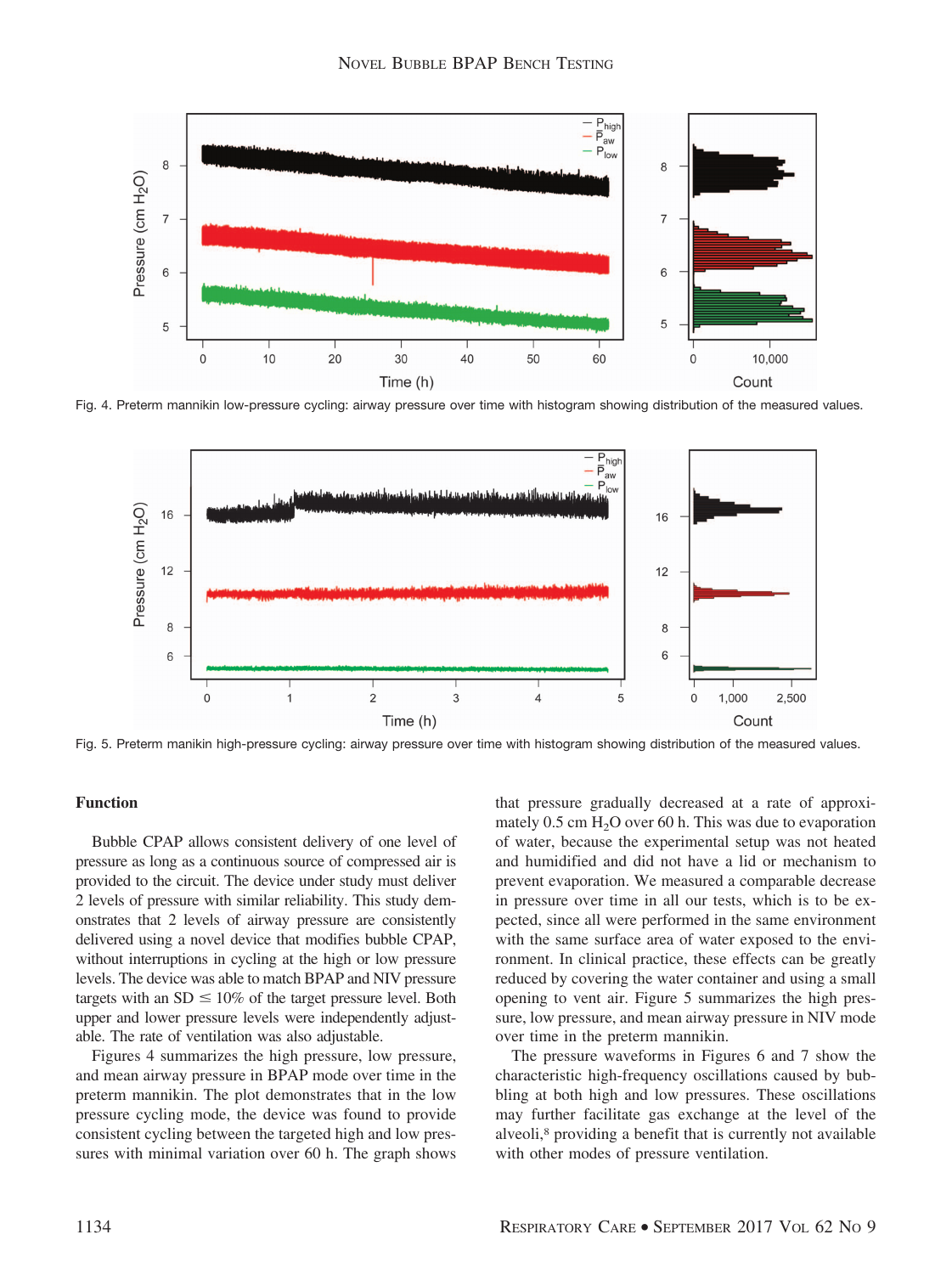

Fig. 6. Representative pressure waveforms in high-pressure cycling modes during the test period.



Fig. 7. Representative pressure waveforms in low-pressure cycling modes during the test period.